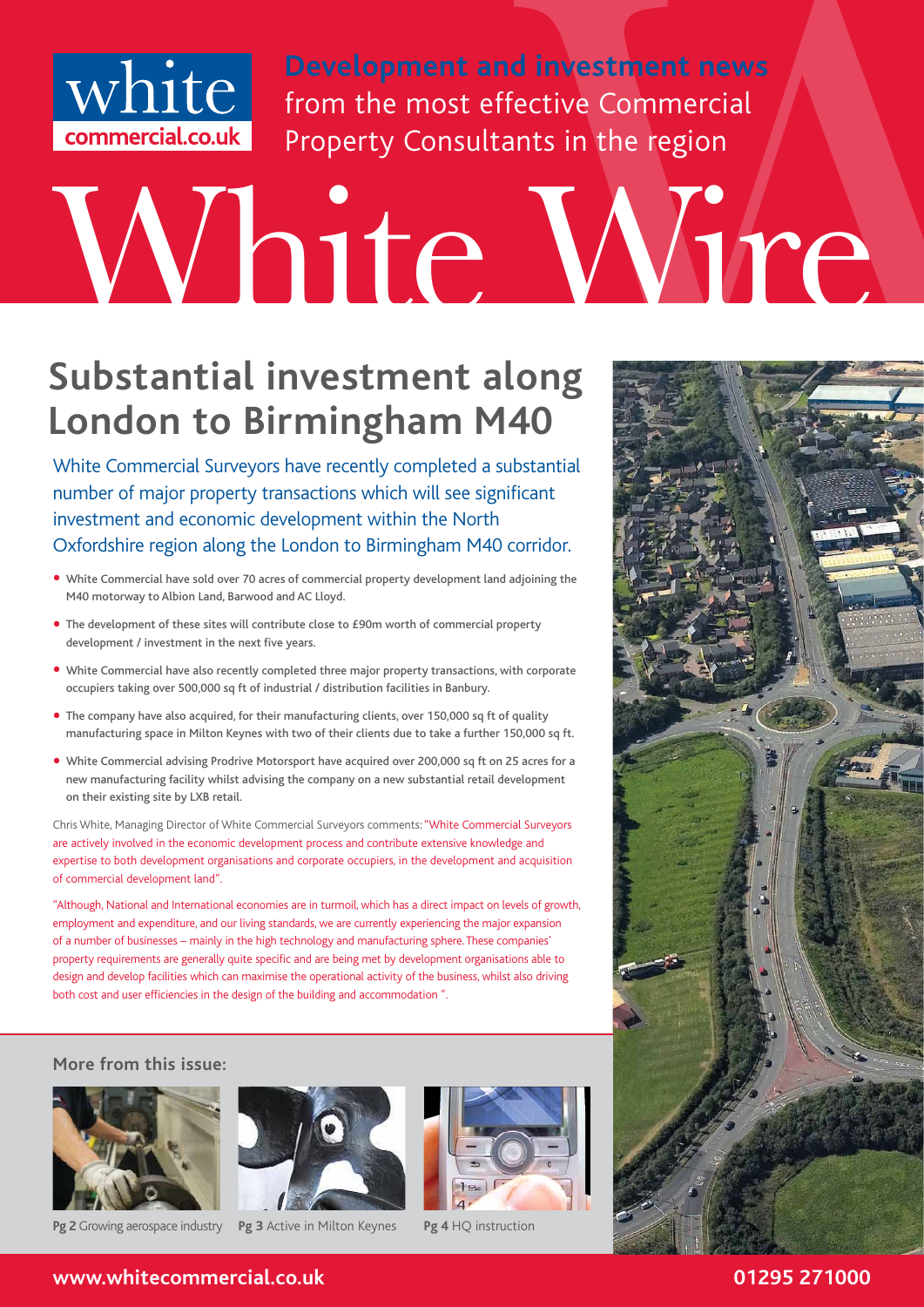

**Development and investment news**<br> **Property Consultants in the region**<br> **Property Consultants in the region**<br> **Property Consultants in the region**<br> **Examples**<br> **EXALL EXALL EXALL EXALL EXALL EXALL EXALL EXALL EXALL EXALL** from the most effective Commercial Property Consultants in the region



#### **£100m development on M40**

Commercial Property Developer, Barwood and British Airways Pension fund, have just completed the phased acquisition of over 45 acres of land owned by Thames Water and one of the best development sites adjoining the London to Birmingham M40 motorway.

The completed development, which will be known as Central M40, will have a potential value of £100m, will comprise close to 1 million sq ft of modern production and distribution facility over the next five years.

Barwood have an enviable reputation as one of the leading commercial property development organisations in the UK. They have developed over 7.5 million sq ft of industrial, warehousing, office and retail space (having developed over 600,000 sq ft in Banbury in the mid 1990's) and it's team has substantial experience in designing and building high quality premises for both 'blue chip' and corporate occupiers.

Barwood's specialist team are working closely with Thames Water (Kennet Properties), Cherwell District Council and the Environment Agency in delivering the development and master planning of this exceptional site along the London to Birmingham M40.

## **Active in Milton Keynes**

White Commercial have recently acquired over 150,000 sq ft of quality manufacturing space for one of their clients in Milton Keynes. Due to confidentiality agreement further information is unavailable.

Chris White, Managing Director of White Commercial confirms "We have a number of substantial corporate clients, involved in the technology manufacturing sector in Milton Keynes, who are expanding their business activities. We are currently fulfilling a number of these commercial property requirements, which are driven by both the restructuring and expansion of their operational needs".



White Commercial surveyors advising Albion Land, have agreed with Goodrich CTG for the purchase and development of Phase 2 and final phase of Albion Land's Network M40 scheme. The new facility will be a 137,000 sq ft high quality office/ production building for their UK Composite Centre of Excellence in Banbury.

Goodrich CTG is a leader in the design, development and manufacture of advanced carbon fibre composite products. Since being acquired by Goodrich Corporation in June 2010, Goodrich CTG's workforce has grown from a small core of people to around 175 employees, and is expected to rise to approximately 450.

The new Centre is essential to further Goodrich CTG's ability to innovate new products in their current industries: aerospace and defence, advanced vehicle technology, clean energy technology and medical imagery industries; as well as in new industries.

World-leading<br>
motorsport and<br>
move to the new<br>
nearly twice their<br>
current size<br> **PRODRIVE** motorsport and technology group plan to move to the new site nearly twice their current size

The new Centre will attract talented new staff and provide stateof-the-art facilities for current staff to maximise their potential.

White Commercial, following the disposal of 13 acres of development land to Albion Land Developers at junction 11 of the M40 have pre-let a high specification 129,225 sq ft distribution warehouse with extensive car parking and a 1.2 acre yard area.

## **High spec distribution unit let to First Line 129,225**

First Line Ltd will make a substantial investment in the building to provide further offices and facilities within the premises. First Line Ltd have taken a 25 year lease, with 5 yearly rent reviews. First Line is an internationally renowned distributor of matching 'original equipment' components for the motor industry.

The building can be viewed from the M40. It is due for practical completion shortly.

# **NEW** UK Composite Centre of Excellence



A substantial sum is being invested to provide further offices and facilities within the premises





#### **PRODRIVE PLANS MAJOR EXPANSION IN BANBURY**

White Commercial Surveyors are advising Prodrive who have announced plans to move to the former Hella Manufacturing site in Banbury. The world leading motorsport and technology group is looking to significantly grow the business over the next three years, but has run out of space at its current site by the M40.

The Hella site, comprising 200,000 sq ft on a site of 25 acres, being nearly twice the size of their existing site, will allow the company to expand and operate more efficiently.

David Richards, Chairman of Prodrive comments: "We have totally outgrown our current site and this is severely hindering our ability to grow. We already have 450 staff in Banbury and will be recruiting another 100 within our UK operations over the next 12 months."

The Hella factory will require substantial investment to bring it up to Prodrive's occupational requirements. In order to finance this new investment, Prodrive will be seeking planning permission for a retail scheme at its existing iconic site, adjacent to the London to Birmingham M40. Working with LXB Retail Properties plc (LXB), their aim is to turn the site into a destination that will draw shoppers from far afield as well as to increase the number of major retail brands in the town.

The retail scheme would host a major store for one of the UK's most familiar brands as well as a range of other shopping outlets. It is estimated this will create around 300 – 500 jobs.

White Commercial Surveyors are also advising Prodrive on the joint venture agreement planning and development of the new proposed retail scheme.

**STOP**